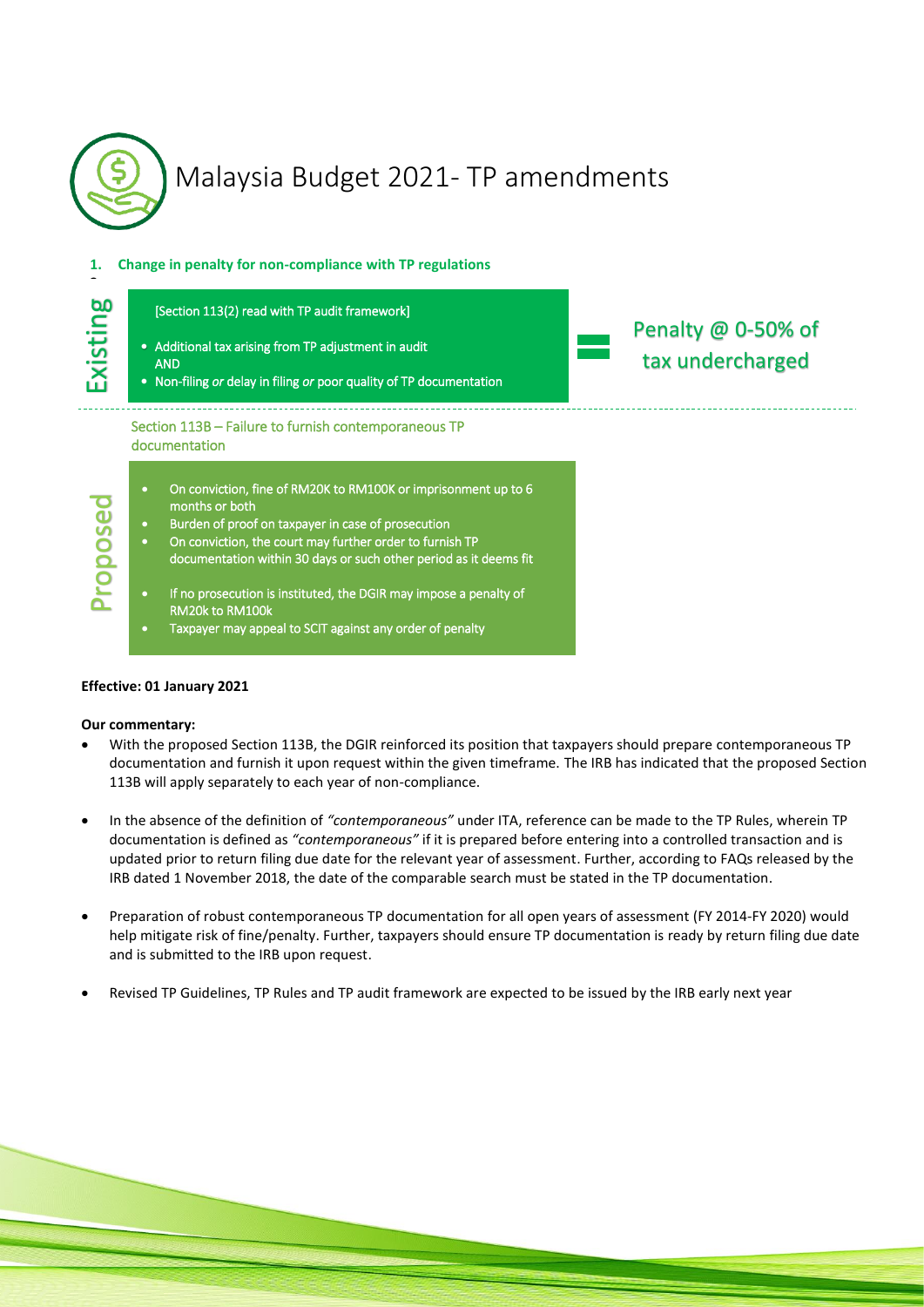### **2. Introduction of Surcharge**

Section 140A (3C) & (3D) – Surcharge on TP adjustment in audit

- Surcharge of not more than 5% of increase in income
- Surcharge will be collected as if it was tax payable for the purpose of collection and recovery of tax under Sections 103 to 106 of ITA

l

### **Effective: 01 January 2021**

#### **Our commentary:**

- The proposed surcharge under Section 140A (3C) & (3D) will be applicable to all taxpayers with controlled transactions, irrespective of whether or not they are taxable or have any tax attributes (e.g. incentives, capital allowances, business losses, etc.) to offset the TP adjustment Currently, the penalty under Section 113(2) of 0% to 50% is applied on the additional tax payable
- Initial check with the IRBM indicates that credit or refund will be given in MAP proceedings for an amount of surcharge that will be imputed in line with any TP adjustment by the IRB
- The IRBM has indicated that this Section will be mutually exclusive to Section 113(2) penalty; TP adjustments will only be subject to the surcharge.